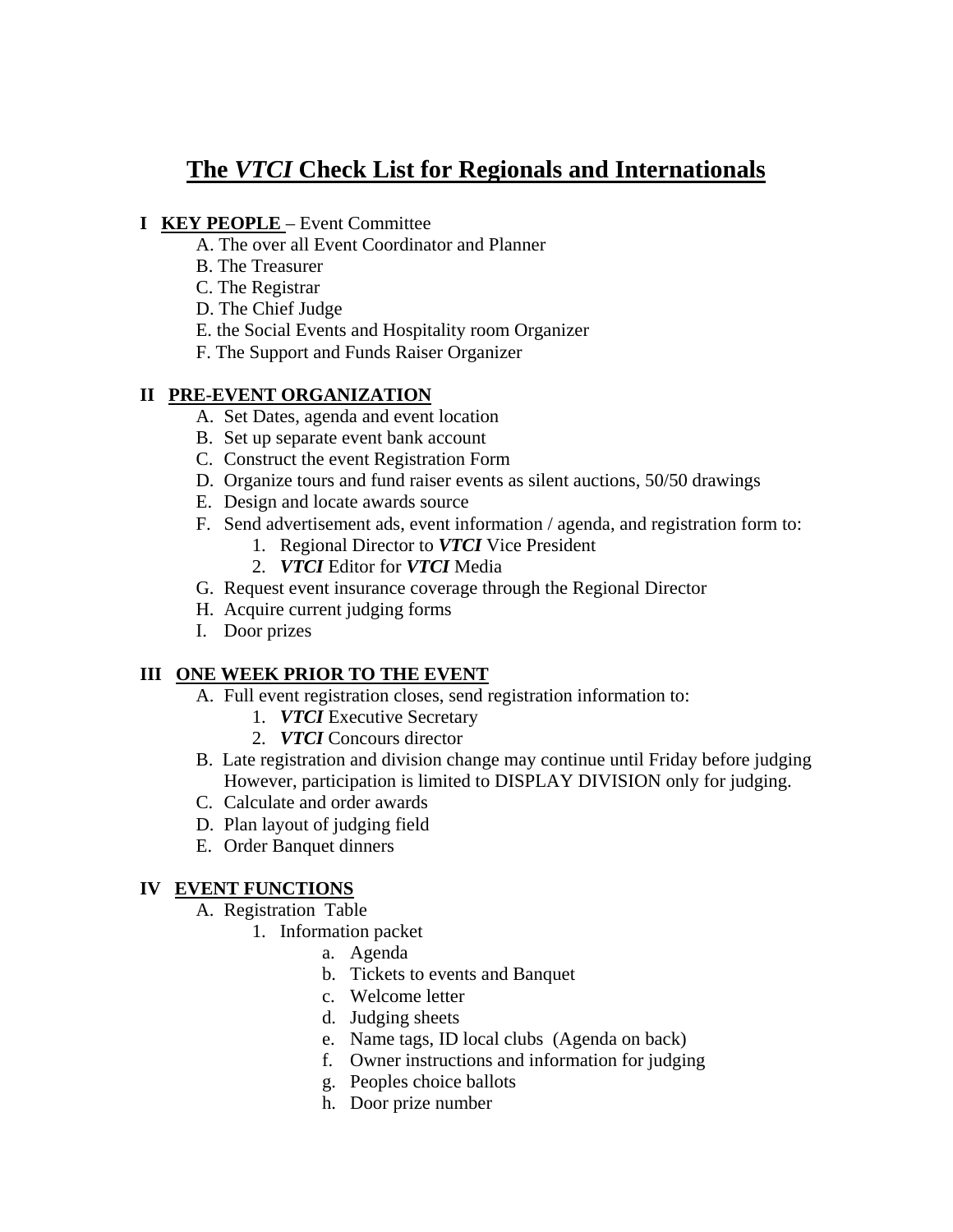- 2. Goodie bags
- 3. Any special last minute changes and late registrations
- B. Wash Rack
- C. Judges Seminar
- D. Owners and judges briefing
- E. Board of Director's Meeting (International only)
- F. Dinners / Eat out mixers / Tours
- G. Judging / Tally Room / Field runners
- H. Judges Luncheon (funded by hosting chapter)
- I. Door prize distribution (Do quickly by numbered prizes on a table)
- J. Banquet

# **V BANQUET**

- A. Cartale Hour (Cocktail Hour)
- B. Dinner and Desert (offer at least two choices)
- C. Entertainment (If Any)
- D. Speakers / recognition / drawings ( Good PA is Important)
- E. Awards Ceremony (Chief Judge)

# **VI POST EVENT REQUIREMENTS**

- A. Send event write-up and pictures to the *VTCI* Editor
- B. Mail out judging sheets
- C. Mail out Adjustment awards
- D. Send event membership fees and registration information to the *VTCI* Executive Secretary

# **VII SUGGESTIONS / INFORMATION / REQUIREMENTS**

#### A. **Event Membership Participants**:

 Anyone may attend a *VTCI* event; however there is a difference between current members and event member participants. Current members are active members of *VTCI* and have a *VTCI* member number. Event members are all others that are not active members of *VTCI*. They may participate in the event by paying an event membership fee. This gives them membership for that event only. They may judge, have their car judged, attend all meetings and receive a *VTCI* award. Event membership participants are **not** eligible for senior status in *VTCI*.

*This EVENT MEMBERSHIP STATUS is extremely important because it i*s *necessary to maintain insurance integrity and conform to the VTCI BYLAWS.*

#### **B. The Hospitality Room**

- 1. Have VCR and TV to show videos
- 2. Have message board for all to use and post notices
- 3. Arrange for selling tables of smaller items
- 4. Door Prize table
- 5. Have displays as model cars
- 6. Beer and Wine: Many establishments do not allow beer or wine to